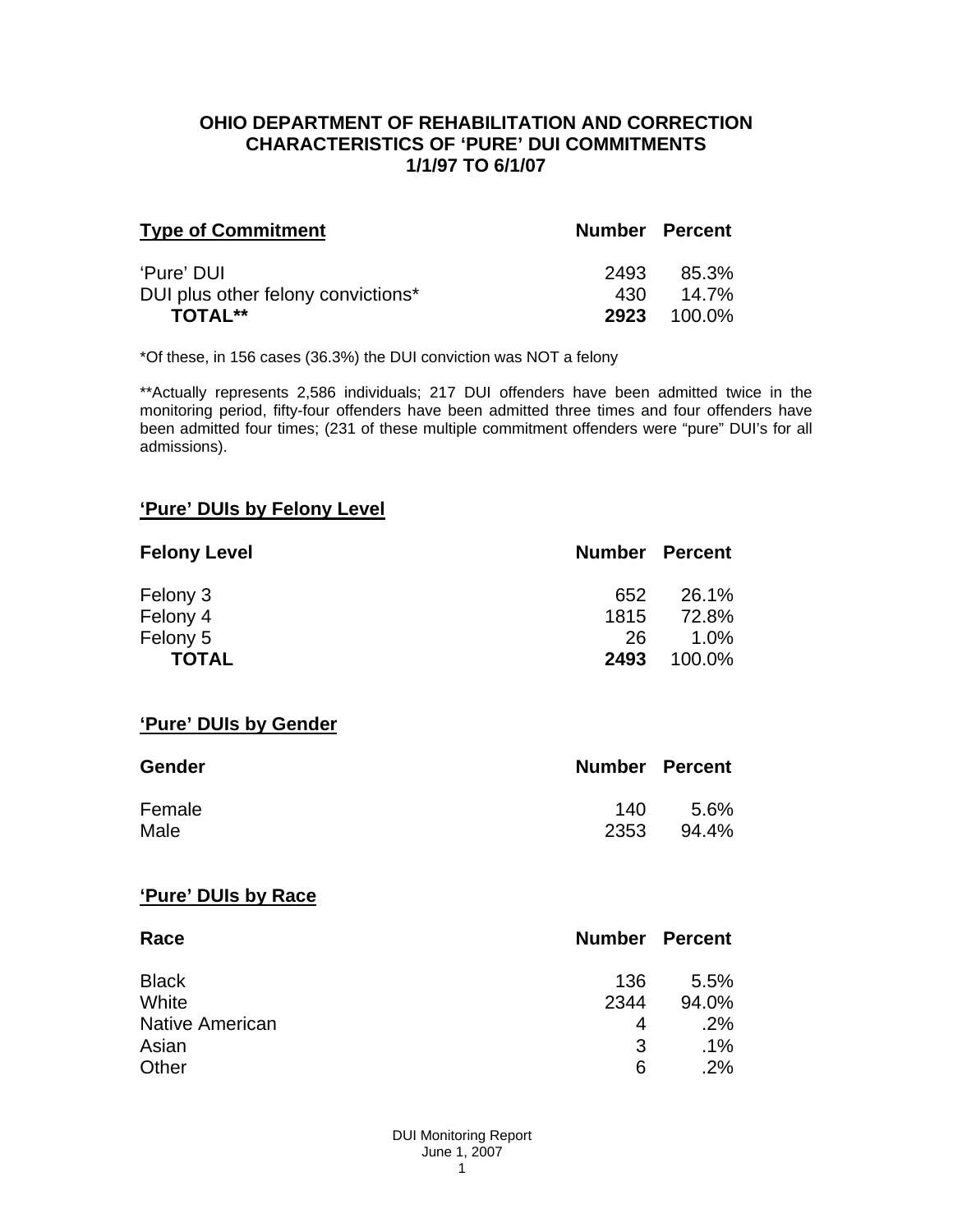# **'Pure' DUIs by Age at Commitment**

| <b>Age at Commitment</b> | <b>Number</b> | <b>Percent</b> |
|--------------------------|---------------|----------------|
| 25 and under             | 115           | 4.6%           |
| 26 to 30                 | 301           | 12.1%          |
| 31 to 35                 | 420           | 16.8%          |
| 36 to 40                 | 555           | 22.3%          |
| 41 to 45                 | 570           | 22.9%          |
| 46 to 50                 | 334           | 13.4%          |
| Over 50                  | 198           | 7.9%           |

| Range = $19$ to $77$ | Median = $39$ |  |
|----------------------|---------------|--|
| Mean $=$ 39.1        | Mode $= 44$   |  |

# **'Pure' DUIs by Security Classification**

| <b>Security Level</b>                | <b>Number Percent</b> |        |
|--------------------------------------|-----------------------|--------|
| Level 1-A                            | 216                   | 8.7%   |
| Level 1-B                            | 1809                  | 72.6%  |
| Level 2                              | 306                   | 12.3%  |
| Level 3*                             | 161                   | 6.5%   |
| Level 4-B                            |                       | $.0\%$ |
| *Includes inmates still in reception |                       |        |

# **'Pure' DUIs by County of Commitment**

| <b>County of Commitment</b> | <b>Number</b> | <b>Percent</b> |
|-----------------------------|---------------|----------------|
| Cuyahoga                    | 225           | 9.0%           |
| Summit                      | 183           | 7.3%           |
| <b>Stark</b>                | 163           | 6.5%           |
| Hamilton                    | 142           | 5.7%           |
| <b>Butler</b>               | 117           | 4.7%           |
| Franklin                    | 105           | 4.2%           |
| Lorain                      | 103           | 4.1%           |
| Clermont                    | 96            | 3.9%           |
| Lake                        | 89            | 3.6%           |
| Warren                      | 72            | 2.7%           |
| Portage                     | 65            | 2.6%           |
| <b>All Other Counties</b>   | 1133          | 45.4%          |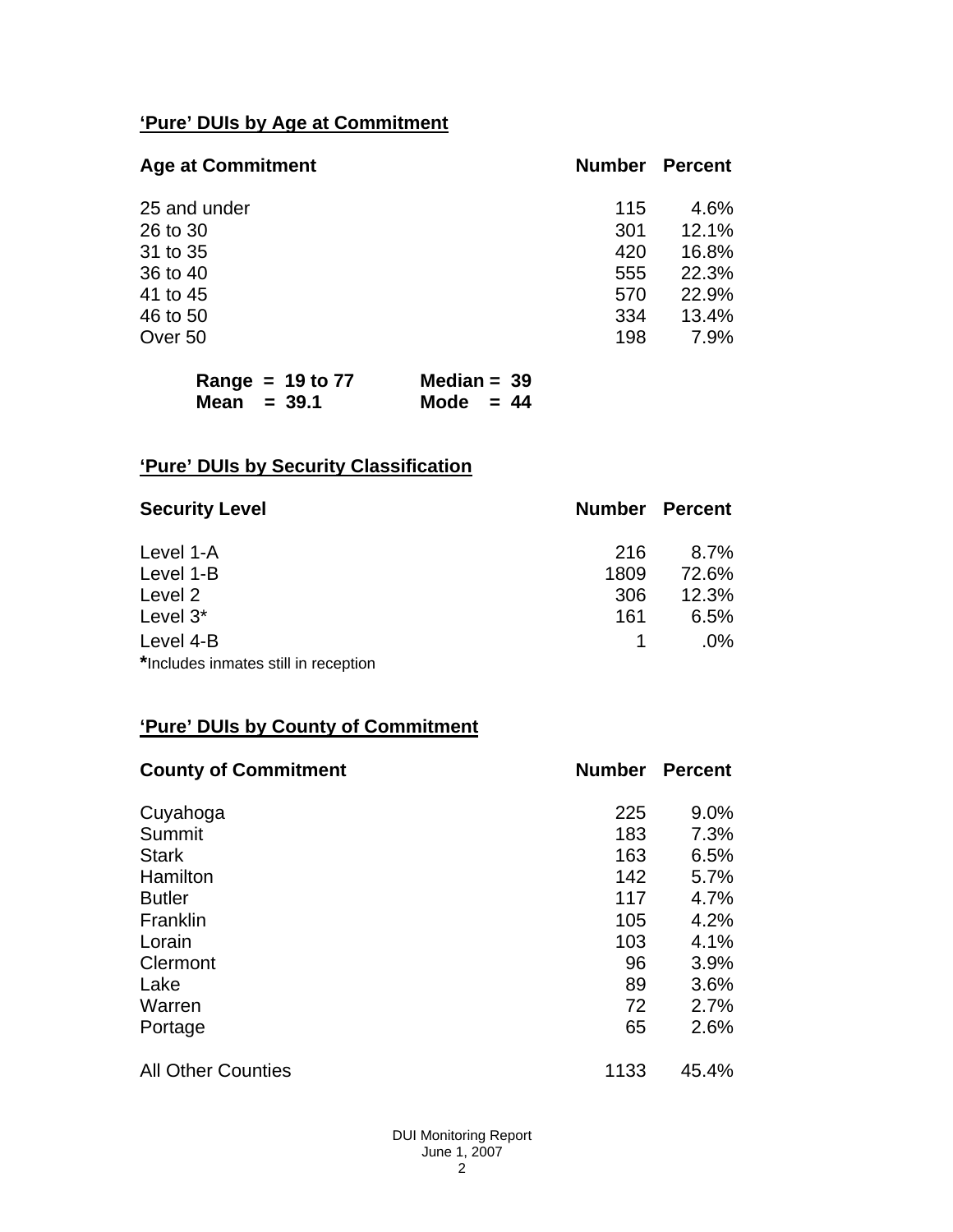# **'Pure' DUIs by Current Status**

| <b>Current Status</b>                  | <b>Number</b> | <b>Percent</b> |
|----------------------------------------|---------------|----------------|
| <b>Currently Incarcerated</b>          | 528           | 21.2%          |
| <b>Judicial Release</b>                | 397           | 15.9%          |
| <b>Released under PRC</b>              | 808           | 32.4%          |
| Released to Appeal Bond                | 6             | .2%            |
| <b>Furlough (Transitional Control)</b> | 83            | 3.3%           |
| <b>Vacated Sentence</b>                | 10            | .4%            |
| <b>Court Order</b>                     | 10            | .4%            |
| Death of Inmate                        | 15            | .6%            |
| Released at Expiration of Prison Term* | 636           | 25.5%          |

\*Released without post-release control; of the 1034 releases since January 2004, 549 were expiration of prison term (53.1%), compared with 212 inmates released onto PRC (which included 156 males who successfully completed the DUI IPP sentence reduction program, seven females who successfully completed the Camp Meridian IPP program and four females who completed the ORW education intensive program).

# **'Pure' DUIs by Length of Sentence (in months)**

| <b>Length of Sentence</b>           | <b>Number Percent</b> |                 |
|-------------------------------------|-----------------------|-----------------|
| Two Months (mandatory sentence)     | 57                    | 2.3%            |
| Three to Six Months                 | 299                   | 12.0%           |
| Seven to Eleven Months              | 229                   | 9.2%            |
| <b>Twelve Months</b>                | 631                   | 25.3%           |
| Thirteen to Seventeen Months        | 214                   | 8.6%            |
| <b>Eighteen Months</b>              | 197                   | 7.9%            |
| Nineteen to Twenty-four Months      | 386                   | 15.5%           |
| <b>Twenty-five to Thirty Months</b> | 184                   | 7.4%            |
| Thirty-one to Thirty-five Months    | 1                     |                 |
| Thirty-six to Forty-seven Months    | 163                   | 6.5%            |
| Forty-eight to Fifty-nine Months    | 95                    | 3.8%            |
| Sixty Months or more                | 36                    | 1.4%            |
| Mode $= 12$ months<br>Mean          |                       | $= 18.5$ months |

 **Median = 14 months**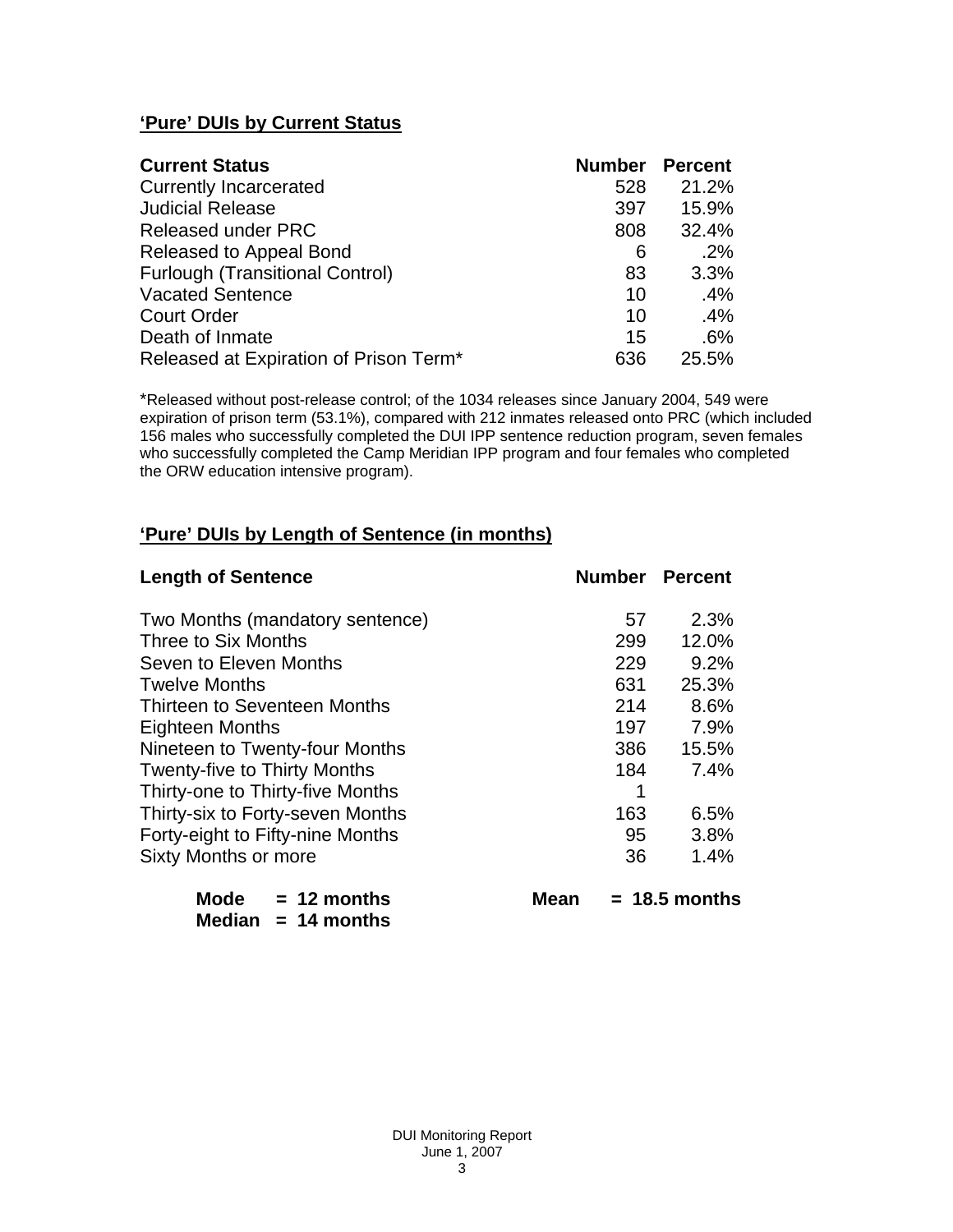# **'Pure' DUIs by Number of Prior Incarcerations**

| <b>Number of Prior Incarcerations</b> | <b>Number Percent</b> |          |
|---------------------------------------|-----------------------|----------|
| None                                  | 1480.                 | 59.4%    |
| One                                   | 580                   | 23.3%    |
| Two                                   | 262                   | $10.5\%$ |
| Three or more                         | 171                   | 6.9%     |

## **'Pure' DUIs Currently Incarcerated by Parent Institution\* (6/1/07)**

|                |                                                                    | # in   |
|----------------|--------------------------------------------------------------------|--------|
| <b>Number</b>  | <b>Percent</b>                                                     | Camp   |
| 5              | .9%                                                                |        |
| 24             | 4.5%                                                               | 16     |
| 14             | 2.7%                                                               |        |
| 27             | 5.1%                                                               |        |
| 3              | .6%                                                                |        |
| 9              | 1.7%                                                               |        |
| 9              | 1.7%                                                               |        |
|                | 3.4%                                                               |        |
|                | .4%                                                                | 1      |
| 23             | 4.3%                                                               | 8      |
| 34             | 6.4%                                                               |        |
| 25             | 4.7%                                                               | 24     |
| 17             | 3.2%                                                               | 6      |
| 15             | 2.8%                                                               |        |
| 8              | 1.5%                                                               |        |
| 163            | 30.9%                                                              | $24**$ |
| $\overline{2}$ | .4%                                                                |        |
|                | .6%                                                                |        |
| 15             | 2.9%                                                               | $1**$  |
|                | .9%                                                                | 5      |
| 73             |                                                                    |        |
| 14             | 2.7%                                                               |        |
| 9              | 1.7%                                                               | 3      |
|                | .4%                                                                |        |
|                | .2%                                                                |        |
| 1              | .2%                                                                | 1      |
| 4              | .8%                                                                | $4***$ |
|                | 18<br>$\overline{2}$<br>3<br>5<br>$\overline{2}$<br>$\overline{1}$ | 13.8%  |

 $N = 528$ 

\*Includes inmates out to court

\*\*In DUI IPP program at NCCTF (male) or Meridian at ORW (female)

\*\*\*Female inmates in TCI camp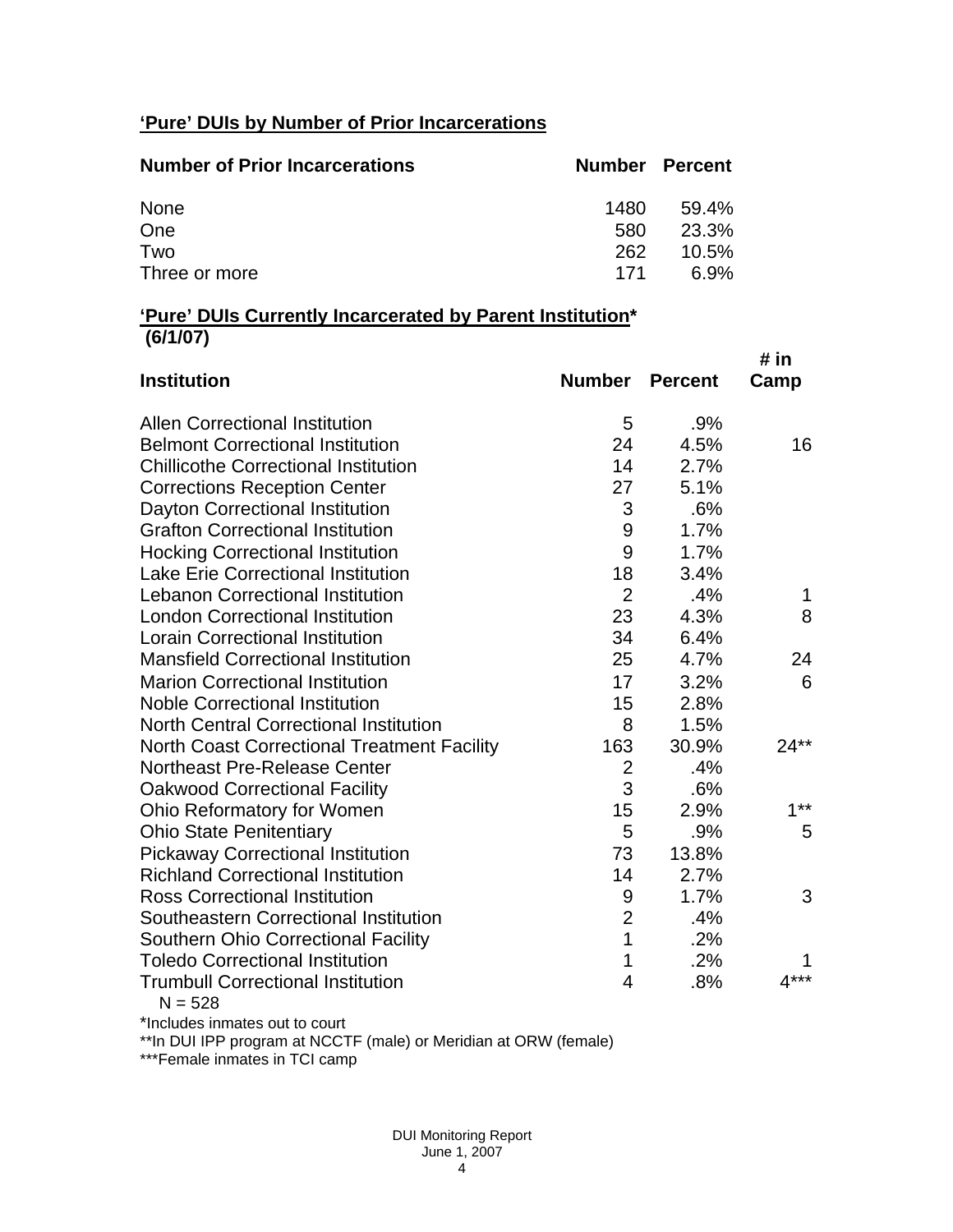# **'PURE' DUI OFFENDERS COMPARISON OF SELECTED RELEASE TYPES DEMOGRAPHICS AND TIME SERVED/TIME SAVED VARIABLES 6/1/07**

|                                                                         | <b>Release Types</b>        |                   |                                             |                                |                           |                          |                                                             |                                                        |  |  |
|-------------------------------------------------------------------------|-----------------------------|-------------------|---------------------------------------------|--------------------------------|---------------------------|--------------------------|-------------------------------------------------------------|--------------------------------------------------------|--|--|
| <b>Variables</b>                                                        | Post-<br>Release<br>Control |                   | IPP with<br>Post-<br>Release<br>Control**** |                                | Judicial<br>Release       |                          | Expiration<br>of Sentence<br>with No<br>Supervision         |                                                        |  |  |
|                                                                         | N                           | $\%$ *            | $\mathsf{N}$                                | $%^*$                          | N                         | $\%$ *                   | N                                                           | $\%$                                                   |  |  |
| <b>TOTAL</b>                                                            | 447                         |                   | 347                                         |                                | 397                       |                          | 636                                                         |                                                        |  |  |
| Race:<br>White<br>African-American<br>Native American<br>Asian<br>Other | 423<br>22<br>$\overline{2}$ | 94.6<br>4.9<br>.4 | 329<br>15<br>1<br>$\overline{2}$            | 94.8<br>4.3<br>$\cdot$ 3<br>.6 | 375<br>21<br>$\mathbf{1}$ | 94.5<br>5.3<br>$\cdot$ 3 | 583<br>48<br>1<br>$\overline{\mathbf{c}}$<br>$\overline{2}$ | 91.7<br>7.5<br>$.2\phantom{0}$<br>$\cdot$<br>$\cdot$ 3 |  |  |
| Gender:<br>Male<br>Female                                               | 428<br>19                   | 95.7<br>4.3       | 347                                         | 100.0                          | 357<br>40                 | 89.9<br>10.1             | 593<br>43                                                   | 93.2<br>6.8                                            |  |  |
| Age:<br>Mean<br>Median<br>Mode                                          | 37.6<br>37.0<br>$36.0***$   |                   | 38.5<br>39.0<br>42.0                        |                                | 38.1<br>38.0<br>38.0      |                          | 39.2<br>40.0<br>44.0                                        |                                                        |  |  |
| <b>Commitment County:</b><br>Major Urban**<br><b>All Others</b>         | 198<br>249                  | 44.2<br>55.8      | 112<br>235                                  | 32.3<br>67.7                   | 123<br>274                | 31.0<br>69.0             | 241<br>395                                                  | 37.9<br>62.1                                           |  |  |

\*Column totals = 100%

\*\*Cuyahoga, Franklin, Hamilton, Lucas, Montgomery, Stark and Summit

\*\*\*Multiple modes; lowest value is shown

\*\*\*\* Males completing the DUI IPP at NCCTF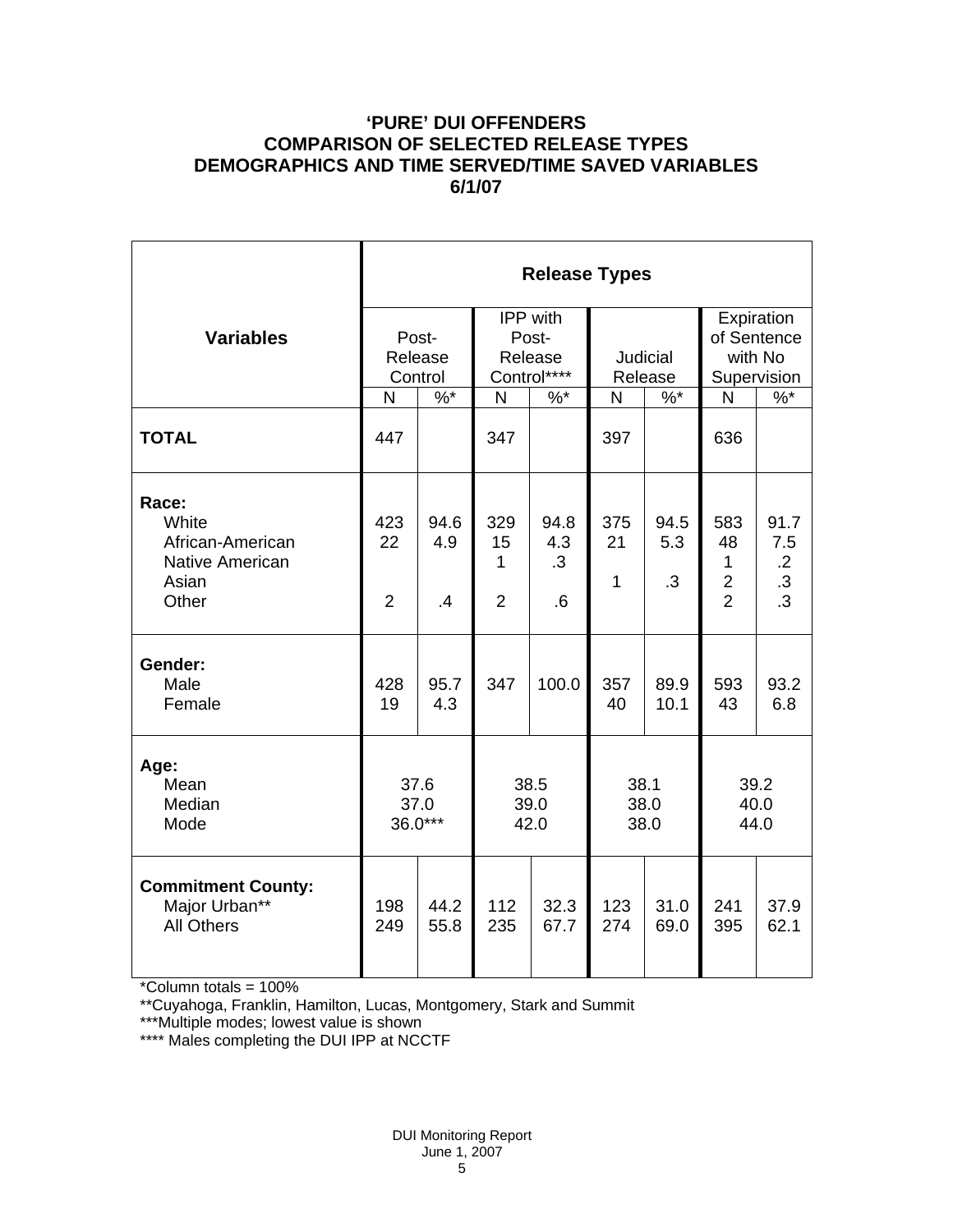|                                                                                       | <b>Release Types</b>   |                              |                              |                            |                       |                            |                                       |                             |  |  |
|---------------------------------------------------------------------------------------|------------------------|------------------------------|------------------------------|----------------------------|-----------------------|----------------------------|---------------------------------------|-----------------------------|--|--|
| <b>Variables</b>                                                                      | Post-<br>Release       |                              | IPP with<br>Post-<br>Release |                            | <b>Judicial</b>       |                            | Expiration of<br>Sentence<br>(with No |                             |  |  |
|                                                                                       |                        | Control                      | Control                      |                            | Release               |                            | Supervision)                          |                             |  |  |
|                                                                                       | N                      | $\sqrt[6]{6}$                | N                            | $\%$ *                     | N                     | $\%$ *                     | N                                     | $\%$ *                      |  |  |
| <b>Sentence Length</b><br>(Months):<br>Mean                                           | 11.7                   |                              | 19.0                         |                            | 20.3                  |                            | 14.1                                  |                             |  |  |
| Median<br>Mode                                                                        | 12.0<br>12.0           |                              | 16.0<br>12.0                 |                            | 18.0<br>12.0          |                            | 12.0<br>12.0                          |                             |  |  |
| <b>Number of Priors:</b><br>None<br>One<br>Two<br>Three or More                       | 240<br>108<br>48<br>51 | 53.8<br>24.2<br>10.5<br>11.5 | 234<br>80<br>24<br>9         | 67.4<br>23.1<br>6.9<br>2.6 | 271<br>69<br>35<br>22 | 68.3<br>17.4<br>8.8<br>5.5 | 375<br>147<br>69<br>45                | 59.0<br>23.1<br>10.8<br>7.1 |  |  |
| <b>Time Served (Months):</b><br>Mean<br>Median<br>Mode                                | 9.2<br>7.9<br>$4.6**$  |                              | 6.7<br>5.5<br>5.7            |                            | 6.0<br>3.8<br>2.2     |                            | 11.0<br>8.9<br>$5.7**$                |                             |  |  |
| <b>Time Saved Through</b><br><b>Early Release (Months):</b><br>Mean<br>Median<br>Mode | N/A                    |                              | 11.0<br>7.5<br>$6.1***$      |                            | 14.0<br>11.8<br>9.2   |                            | N/A                                   |                             |  |  |

\*Column totals = 100%

\*\*Multiple modes; lowest value is shown